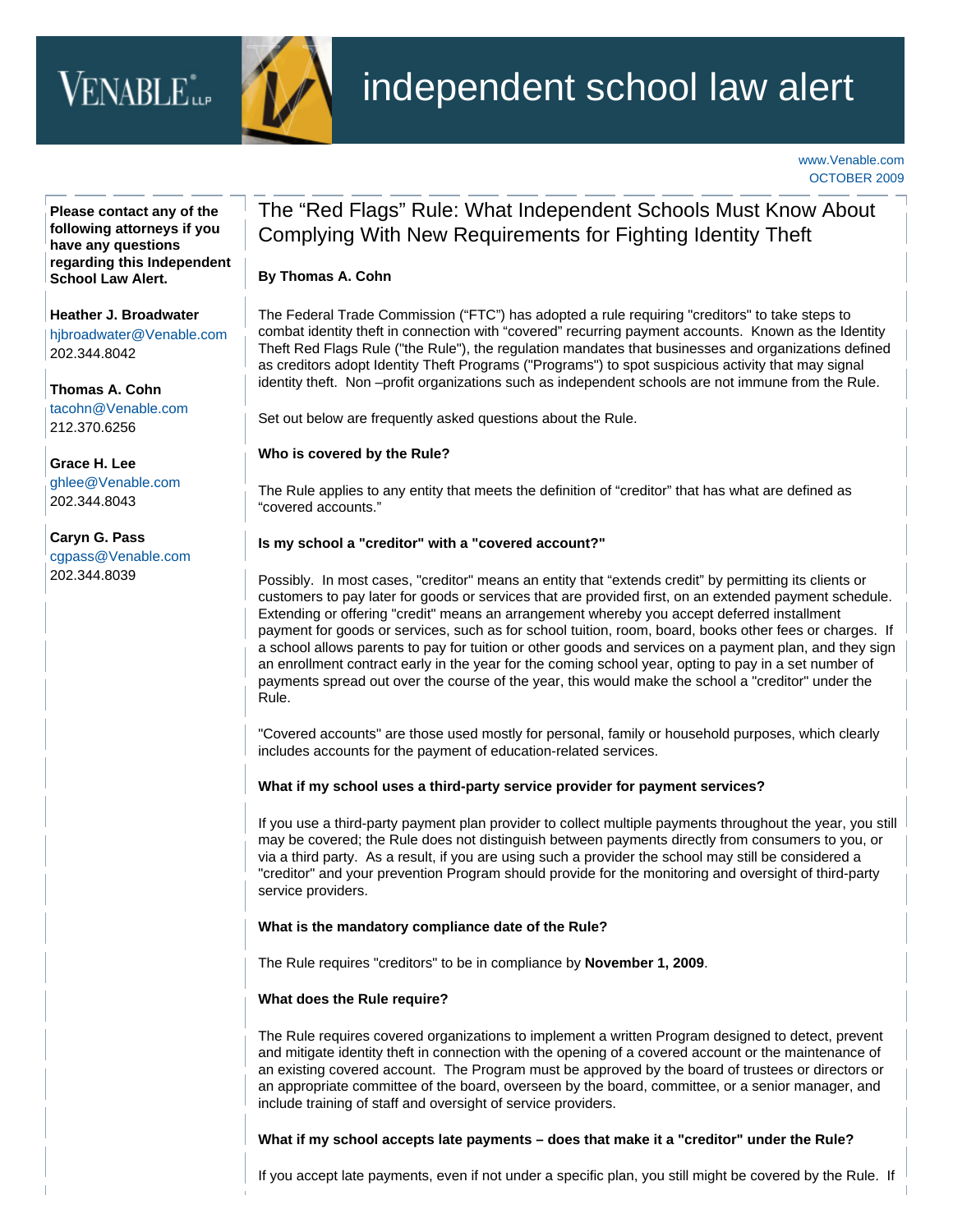payment of tuition in full is due on a certain date, but accepted late just one time only, that would most likely not make the school a "creditor." However, if the school regularly accepts late payments over time, in installments, that may make it a "creditor," regardless of whether that plan is formal or informal.

#### **My school invoices for tuition, and we carry these receivables for a time while they are paid off. Does this practice make us a "creditor" under the Rule?**

When you charge for tuition, room and/or board, or invoice for other goods or services already provided, such as books or athletics or other special fees, *and* you allow the amount(s) due to be paid in installments, you may be a "creditor" under the Rule. However, it ultimately depends on how you structure the payment plan. Schools that bill for tuition after students attend class are creditors. Schools that require payment upfront or "pay as you go" – so that students would be barred from class if they do not pay – are not "creditors." And if you actually provide **loans** regularly, to students, employees or others, you clearly are a "creditor."

#### **What is a "Red Flag"?**

A Red Flag is a pattern, practice or activity that signals possible identity theft. The required Program must identity your school's Red Flags and set forth procedures to detect and respond to them.

#### **What are the sources of Red Flags?**

- Incidents of identity theft that the school has experienced.
- Methods of identity theft that the school learns from publications, industry reports or other sources that reflect changes in risks of identity theft.
- Applicable guidance from the FTC.

#### **What are the common activities that could be Red Flags?**

- Alerts, notifications, or other warnings from credit bureaus or service providers, such as fraud detection services.
- The presentation of suspicious documents.
- The presentation of suspicious personal identifying information, such as a suspicious address change.
- The unusual use of, or other suspicious activity related to, a covered account.
- Notice from consumers, victims of identity theft, law enforcement authorities or others regarding possible identity theft in connection with covered accounts.

#### **What are the elements of a Program?**

A Program must enable the covered school to:

- Identify Red Flags relevant to the entity's experience, industry sector and risk profile, and incorporate them into the Program. There are 26 examples of Red Flags in the Rule's guidelines, but there may be others unique to your school's activities, programs and services.
- Detect the Red Flags that have been included in the Program through the use of authentication mechanisms, monitoring of accounts and other processes.
- Respond appropriately to Red Flag events that are detected possible responses may include taking no action, contacting the parent or customer, changing passwords, not attempting to collect on an account, and contacting law enforcement.
- Periodically review and update the Program to reflect changes in risk.

#### **What is the liability for noncompliance with the Rule?**

The FTC can obtain civil penalties of up to \$3,500 for each violation of the Rule by entities within its jurisdiction. If a school is found to be a "creditor" but does not have the required identity theft prevention program, the number of violations could equal the number of covered accounts that should have been protected by the required program. There also could be state agency enforcement, with up to \$1,000 for each willful violation, plus costs and reasonable attorneys' fees if successful. While private causes of actions cannot be brought for Rule violations, identity theft victims could bring claims under other theories of liability.

*Thomas Cohn is of counsel in the New York office of Venable LLP. He focuses his practice on advising clients on the legal and practical aspects of compliance with Federal Trade Commission regulations and industry self-regulation programs as well as representing clients during enforcement actions.*